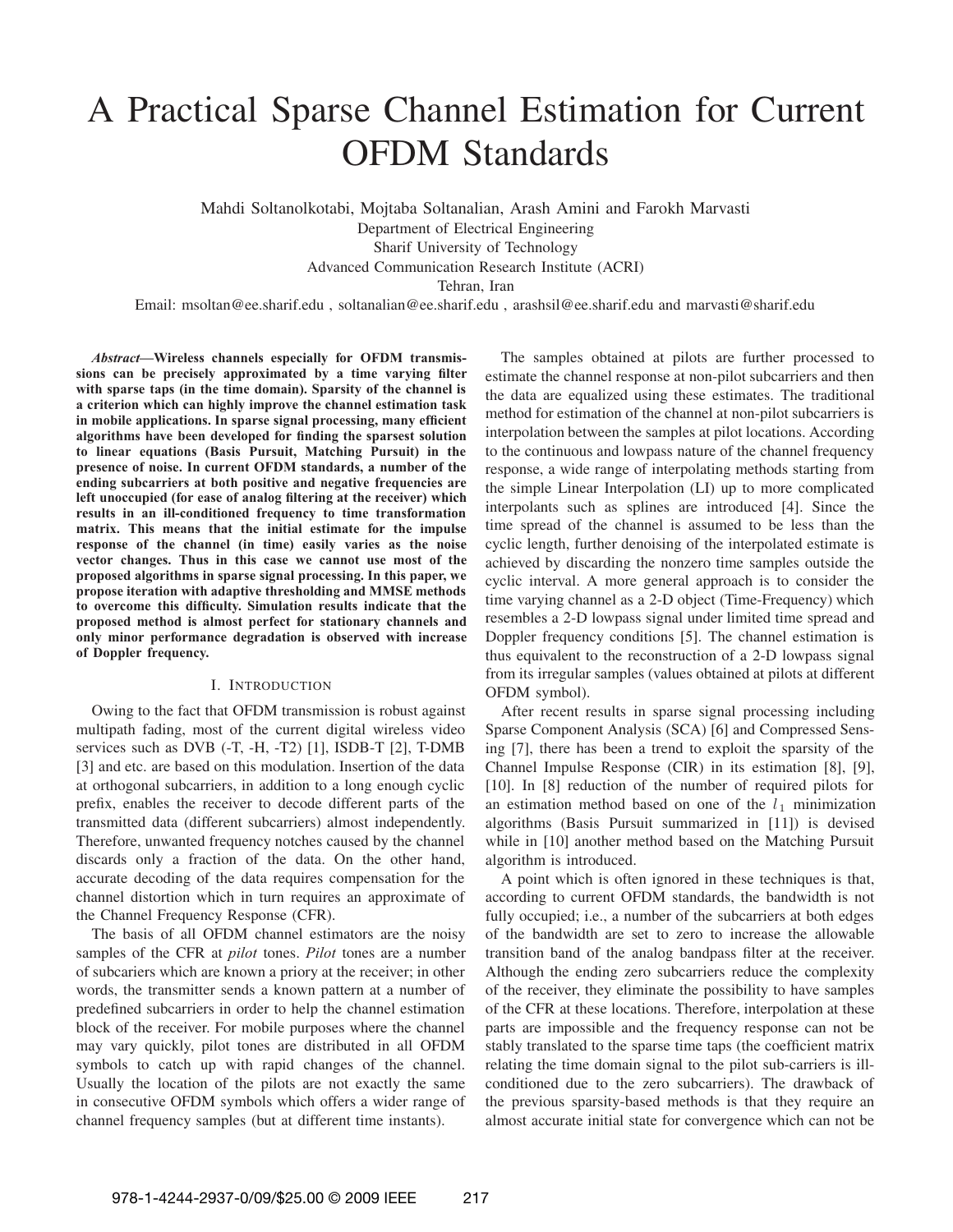guaranteed with the mentioned zero padding at the edges (illconditioned frequency to time transformation matrix). In this paper we propose a sparsity-based estimation method which works for OFDM transmissions even with zero padding. Simulation results confirm the accuracy of the proposed method for time invariant channels. Moreover, the performance of the proposed method shows little degradation with increase of the Doppler frequency.

# II. PROBLEM STATEMENT

So as to clearly describe the previously mentioned challenge in channel estimation, we explain the issue in three subsections. In II-A the main OFDM components related to the channel estimation are briefly described. In II-B, OFDM channel estimation is restated as a sparse signal processing problem and finally in II-C we will point out the difficulty of using time domain sparsity in conjunction with partial use of the bandwidth.

## *A. OFDM System Components*

In OFDM transmission, coded binary data, after interleaving are grouped and mapped to constellation points based on a specific modulation scheme. In the next step, these complex symbols are divided into blocks and for each block a number of pilots are inserted among the data at predefined locations. The resulting blocks which have less samples than the required block size is zero padded to form the final blocks (OFDM symbols) which we denote in vector form by  $X^{(n)}$  (*n* is the block number). These blocks are converted into the time domain (**x**(n) ) by means of IFFT (Inverse Fast Fourier Transform) and each block (in time) is extended by a Cyclic Prefix (CP) containing a copy of the last samples; these extended blocks are serially transmitted. The role of CP is to avoid Inter Symbol Interference (ISI) between the adjacent OFDM symbols (after passing through the multipath channel).

The channel which affects the transmitted signal is often modeled as a linear time-varying multi-path channel with Additive White Gaussian Noise (AWGN). The channel (h) at time t for an impulse sent to the channel  $\tau$  seconds ago and its 2D Fourier transform  $(H)$  can be expressed as:

$$
h(t,\tau) = \sum_{l=0}^{L-1} \alpha_l(t)\delta(t-\tau_l)
$$

$$
H(t,f) = \int_{-\infty}^{+\infty} h(t,\tau)e^{-j2\pi f\tau}d\tau
$$
(1)

where L is the number of paths,  $\alpha_l$  is the lth complex path gain, and  $\tau_l$  is the corresponding path delay.

In the case of proper cyclic prefixing and perfect timing, it can be shown that the digital channel affecting the data in the frequency domain is given by:

$$
H[n,k] \triangleq H(nT_f, k\Delta f) = \sum_{l=0}^{L-1} h[n, L] e^{-\frac{j2\pi kl}{K}} \tag{2}
$$

where  $T_f$  is the symbol length which also includes CP,  $\Delta f$ is the subcarrier spacing,  $T_s = \frac{1}{\Delta f}$  is the sample interval and  $K$  is the length of the OFDM symbols. At the receiver, after removing the guard interval in the time domain and demultiplexing the time samples  $(y(n))$  into parallel OFDM symbols, the data are converted into the frequency domain  $(Y(n))$  by means of FFT. If we denote the sampled vector of the AWGN noise in the frequency domain by  $W$  and we assume no interference, the equation relating the  $n<sup>th</sup>$ transmitted and received OFDM symbols, respectively  $X(n)$ and  $Y(n)$  is:

$$
Y(n) = X(n) \odot H(n) + W(n) \tag{3}
$$

where  $\odot$  represents element by element multiplication of the two vectors. As a result, the time varying fading channel is similar to a 2-D discrete signal defined at the integer lattice of the time-frequency plane. Due to the existence of the pilots, certain noisy samples of this lattice are known and the goal of the channel estimation is to estimate the rest via interpolation. The estimated channel is used in the equalization block to obtain an approximation of the transmitted OFDM symbol,  $X(n)$ . This block is usually followed by demapping, deinterleaving and decoding of the data.

#### *B. Restating OFDM Channel Estimation as a Sparse Problem*

As stated earlier, the goal of the channel estimation process is to obtain the channel coefficients in the frequency domain using noisy values of the channel at pilot positions. Due to the sparse distribution of the scattering objects, the equivalent discrete OFDM channel is sparse in the time domain. Taking sparsity into consideration, we look for a time domain sparse channel (h) whose frequency samples are known:

$$
H_{k_p} = F_{k_p} \cdot h + W_{k_p} \tag{4}
$$

where  $k_p$  is the index vector representing the pilot positions in the channel frequency spectrum,  $H_{k_p}$  is a vector containing the value of the channel frequency spectrum at these pilot subcarriers and  $F_{k_p}$  denotes the reduced DFT matrix by keeping the rows pertaining to the pilot positions. Also  $W(k_p)$ denotes the additional noise on the pilots in the frequency domain. As mentioned earlier, in a well designed OFDM system, the length of the cyclic prefix is larger than the channel time spread; thus, the only non-zero values of the vector  $h$ reside in the first  $N_{CP}$  samples where  $N_{CP}$  is the length of the cyclic prefix. Using this fact, the equation can be simplified to:

$$
H_{k_p} = F_{k_p, N_{CP}} \cdot h_{CP} + W_{k_p} \tag{5}
$$

where  $F_{k_p, N_{CP}}$  is obtained from the matrix  $F_{k_p}$  by keeping the first  $N_{CP}$  columns and the sparse vector  $h_{CP}$  is the first  $N_{CP}$ points of h. So in this sense the channel estimation problem is equivalent to finding the sparse vector  $h_{CP}$  from the above equation. In the next subsection we present a major difficulty in using time-domain sparsity, the partial use of the bandwidth, an issue that most of the authors neglected.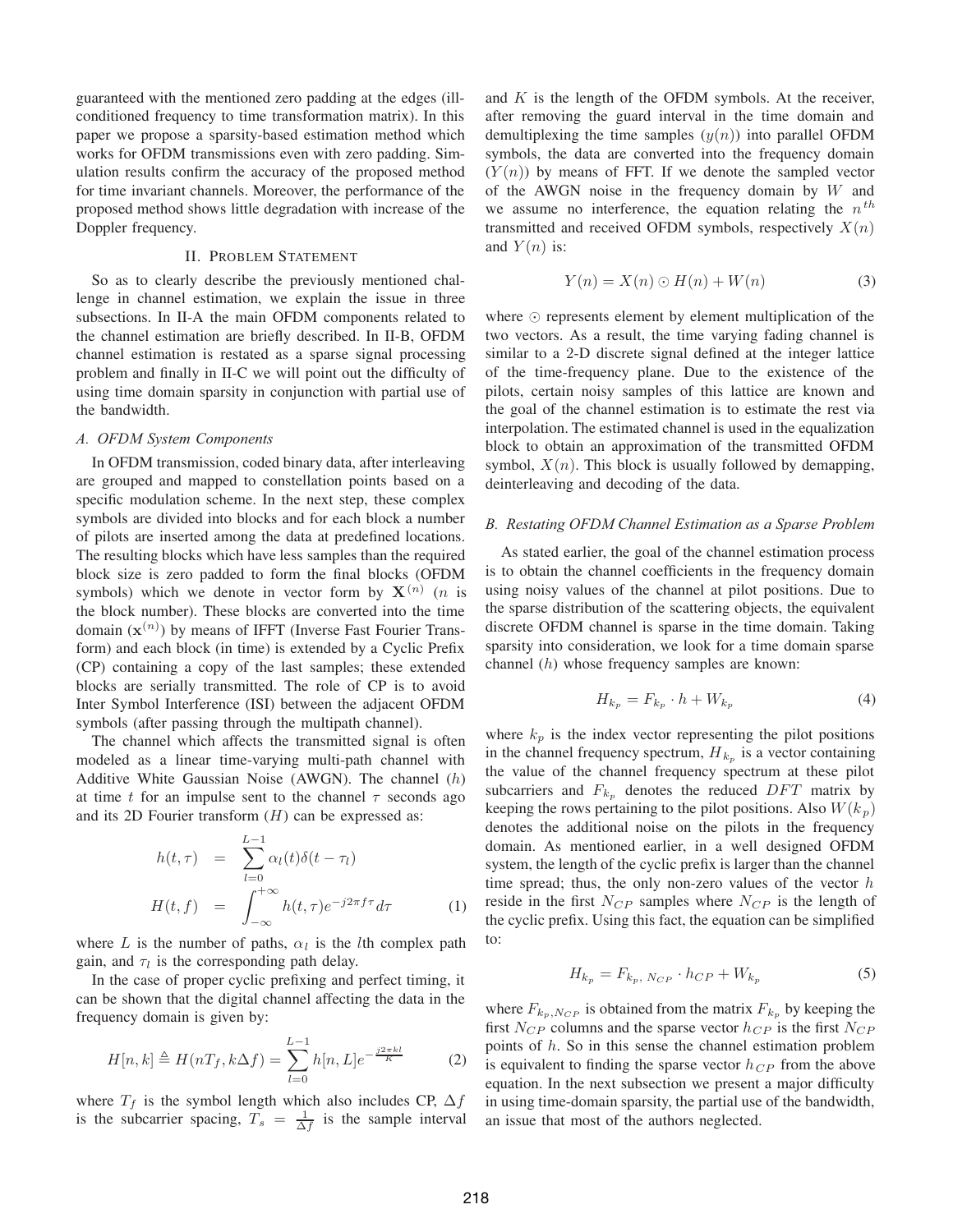# *C. Sparsity with partial Use of Bandwidth*

Conventional channel estimation methods are not able to exploit the inherent sparsity of the channel in the time domain. Very recently the idea of using time-domain sparsity in OFDM channel estimation has been proposed in [8]. Exploiting the sparsity has many advantages; it increases the system performance, and can be used to decrease the number of pilots, thus decreasing overhead and increasing bandwidth efficiency. In [8] the authors proposed the idea of using compressive sensing methods in OFDM channel estimation and proved that the OFDM channel estimation problem as stated, satisfies the uniform uncertainty principle described in [7], and thus linear programming-based algorithms similar to the ones used in [11] can be employed for channel estimation. Simulation results show that this method works effectively even in quickly changing channels. However, the authors of [8] did not consider zero padding at the endpoints of the bandwidth in their scenario, which is an essential part of the current standards based on OFDM transmission. This assumption, which we hereafter name partial use of bandwidth, causes the matrix  $F_{k_p,N_{CP}}$  defined in subsection II-B to contradict the RIP (Restricted Isometry Property) defined in [7] (Since the FFT matrix and its submatrices are Vandermond it is easy to evaluate their determinant; the submatrices which we are dealing with are close to singularity). This makes the use of compressive sensing algorithms described in [8] impractical. The problem that zero padding poses is that the  $F_{k_p,N_{CP}}$ matrix is ill-conditioned in the presence of the zero padding block. Also due to this block we do not have any pilots in the zero padded parts, complicating the use of time-domain techniques. We propose a method that exploits this inherent sparsity and also solves the zero padding problem, which is briefly described in the next section.

#### III. PROPOSED CHANNEL ESTIMATION METHOD

As mentioned in section II, the time domain OFDM channel (CIR) is sparse. In this section we will propose a new channel estimation scheme that exploits this inherent sparsity.

Similar to other sparsity-based estimators, our method is based on an iterative technique which improves the estimates in each step starting at an initial value. However, the sensitivity of our algorithm to this initial state is not restricting; better initial values result in faster convergence. Since the samples of the channel are in the frequency domain and the sparsity criterion is valid in the time domain, we shall switch between the two domains to benefit from both sets of information.

To save the computational capacity for the iterations, we use a simple initial state; i.e., we begin by the spectrum of the estimated channel at the previous OFDM symbol as the initial value. At the start of the reception when there is no previous estimate, we begin by the linear interpolated version (linear interpolation between the samples taken at pilot subcarriers). As stated in section II-C, the linear interpolation is not possible at the zero-padded end points; thus, we leave these parts as zero, which means we have rejected the highpass coefficients of CIR.

Up to this point we have not employed the samples obtained at pilot locations which are considered as the most confident set of available data. The simple way to use them is to replace the estimated values at pilot locations with the obtained samples.

Now it is turn to consider the time sparsity criterion. For this aim, we should convert the estimated spectrum into the time samples by means of the IFFT operation. If we had the exact spectrum, the signal after the IFFT would have been sparse; however, rejection of the highpass coefficients spreads each original nonzero sample over a range of the neighboring samples and existence of the additive noise changes the original zero samples into arbitrary nonzero values. Therefore, the initial sparsity criterion is no longer valid. With use of an adaptive thresholding method on the current time samples which we call *MAT* (Modified Adaptive Thresholding) we will find the most likely combination of the nonzero locations which form a sparse signal (will be described in the following subsection). It should be emphasized that the output of MAT is only the location of the nonzero samples, not their values.

The last step in each iteration is to estimate the value of the locations reported by MAT. In fact, Since the values of the time samples before MAT are not reliable, we only employ them for finding the nonzero locations and we again estimate their values using the MMSE method. The employed MMSE which is based on the matrix relating the pilot values to the time sample values of the MAT-reported locations will be discussed in III-B. After finding the values, the time samples are again converted to the frequency domain (FFT) and the next iteration will be started; i.e., the samples at pilot values are replaced with their respective estimated values and so on. The stepwise algorithm in each iteration is briefly shown below:

- 1) Replace the estimated values (results of the previous iteration or the initial estimate) at pilot locations by the samples obtained from the received data and convert the spectrum into the time domain (IFFT).
- 2) Locate channel tap positions using MAT based on the into-time-transformed estimated spectrum.
- 3) Estimate the corresponding tap values using MMSE method.

For the stopping condition of the iterations we use the Power Ratio (PR) measure defined as the power of the estimated channel divided by the power of the actual channel:

$$
PR = \frac{Estimated \ Channel \ Power}{Actual \ Channel \ Power}
$$
 (6)

The receiver is aware of the actual channel power by calculating the power of the to-be-equalized data (power of the equalized data is the same as the average power of the constellation). The iterations should continue until PR exceeds  $1 - \epsilon$  or a predefined maximum iteration number is reached;  $\epsilon$ is a small positive real determining the trade-off between the accuracy and complexity.

The block diagram of the method is depicted in Fig. 1.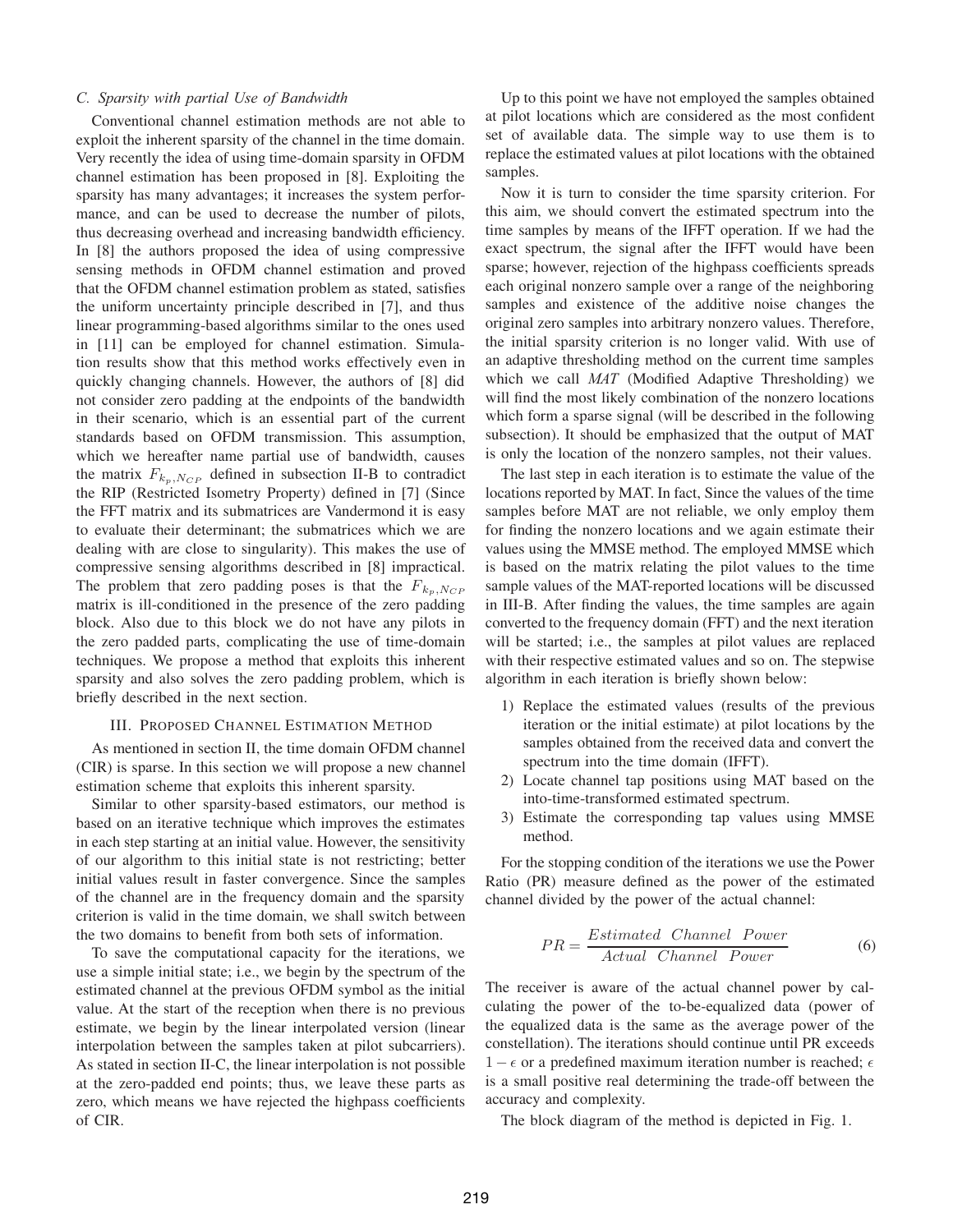

Fig. 1. Overall block diagram of the proposed estimation method

#### *A. Channel Tap Detection Using MAT*

A sparse channel is characterized by the number, position and value of its taps. MAT is a method that by means of thresholding, decides for the number and the position of the taps. It is composed of three successive thresholds (all thresholds in this paper will be shown by  $\eta$  with proper indices) with the main based on the CML-CFAR (Censored Mean Level Constant False Alarm Rate). In [12] a CFARbased method for impulse noise cancellation is proposed which we have modified it here to suit the estimation problem (that explains the word "Modified" in the name MAT).

In the employed CFAR algorithm, amplitude of each sample is compared (hard decision) to an average of the neighboring amplitudes (which ideally represents the standard deviation of the noise) in order to decide whether it is a tap or just a noisy sample. Since the neighboring samples may include a tap, among the considered  $l$  samples, only the least  $m$  amplitudes are averaged to avoid including the tap amplitudes (practical choices are  $l = 6$  and  $m = 3$ ):

$$
\eta_{CFAR}[i] = \frac{|h[i_1]| + \dots + |h[i_m]|}{m} \tag{7}
$$

where

$$
\{h[i_1] \leq \cdots \leq h[i_l]\} = \{h[i+k]\}_{k=-\frac{1}{2}}^{k=\frac{l}{2}} - \{h[i]\} \tag{8}
$$

Since for each sample we require a CFAR threshold and each threshold is formed by an average, it is reasonable to exclude unlikely samples prior to CFAR so as to both decrease the computational complexity and increase the detection probability. Therefore, we discard the samples with amplitudes less than the following threshold prior to CFAR:

$$
\eta_{initial} = \beta e^{-\alpha i} \tag{9}
$$

where  $i$  represents the iteration number; i.e., the threshold exponentially decreases as the iterations proceed.  $\alpha$  and  $\beta$ are constants that depend on the number of taps and initial powers of noise and channel taps; since these parameters are not initially known, a rough estimate shall be used. The above choice of the threshold will be justified in section IV.



Fig. 2. The block diagram of MAT

In the third and the final thresholding (the first two are the above initial and the followed CFAR thresholds), it is calculated that in what fraction of the previous iterations a location is detected as a tap after CFAR. The locations with the detection probability less than 0.3 are again discarded; 0.3 is a number found through simulations. The importance of this probability thresholding is to prevent the possible oscillations in the decision upon a location. The locations with probability greater than 0.3 are reported to MMSE estimator as the detected tap locations in this iteration.

The block diagram of the MAT showing the three thresholding schemes is depicted in Fig. 2

# *B. Value Estimation using MMSE*

In the problem at hand we wish to solve a linear equation in the presence of noise. That is, we wish to obtain the value of the CIR vector  $h$  at set of tap positions  $T$  reported by MAT, from the equation

$$
\widetilde{\mathbf{H}}_{k_p} = \mathbf{F}_{k_p,T} \mathbf{h}_T + \mathbf{W}_{k_p} \tag{10}
$$

where the vector  $H_{k_p}$  is the measured CFR vector at pilot positions,  $\mathbf{F}_{k_p,T}$  is obtained from the DFT matrix by selecting the rows that pertain to pilot positions  $(k_p)$  and the columns that pertain to actual channel taps T and  $\mathbf{W}_{k_p}$  is the noise vector at pilot positions. The MMSE estimator tries to estimate the vector **h**<sub>T</sub> by minimizing  $E{\{\|\mathbf{h}_T - \mathbf{h}_T\|_2\}}$ , hence the name Minimum Mean Squared Error. This estimate vector is given by:

$$
\hat{\mathbf{h}}_T = \mathbf{R}_{\mathbf{h}_T} \mathbf{F}_{k_p,T}^H \left( \mathbf{F}_{k_p,T} \mathbf{R}_{\mathbf{h}_T} \mathbf{F}_{k_p,T}^H + \mathbf{R}_{\mathbf{W}} \right)^{-1} \widetilde{\mathbf{H}}_{k_p} \qquad (11)
$$

where  $\cdot$ <sup>*H*</sup> denotes the Hermitian operation and  $\mathbf{R}_{\mathbf{h}_T}$  and  $\mathbf{R}_{\mathbf{W}}$ are the auto-covariance matrices of  $\mathbf{h}_T$  and  $\mathbf{W}_{k_p}$  respectively.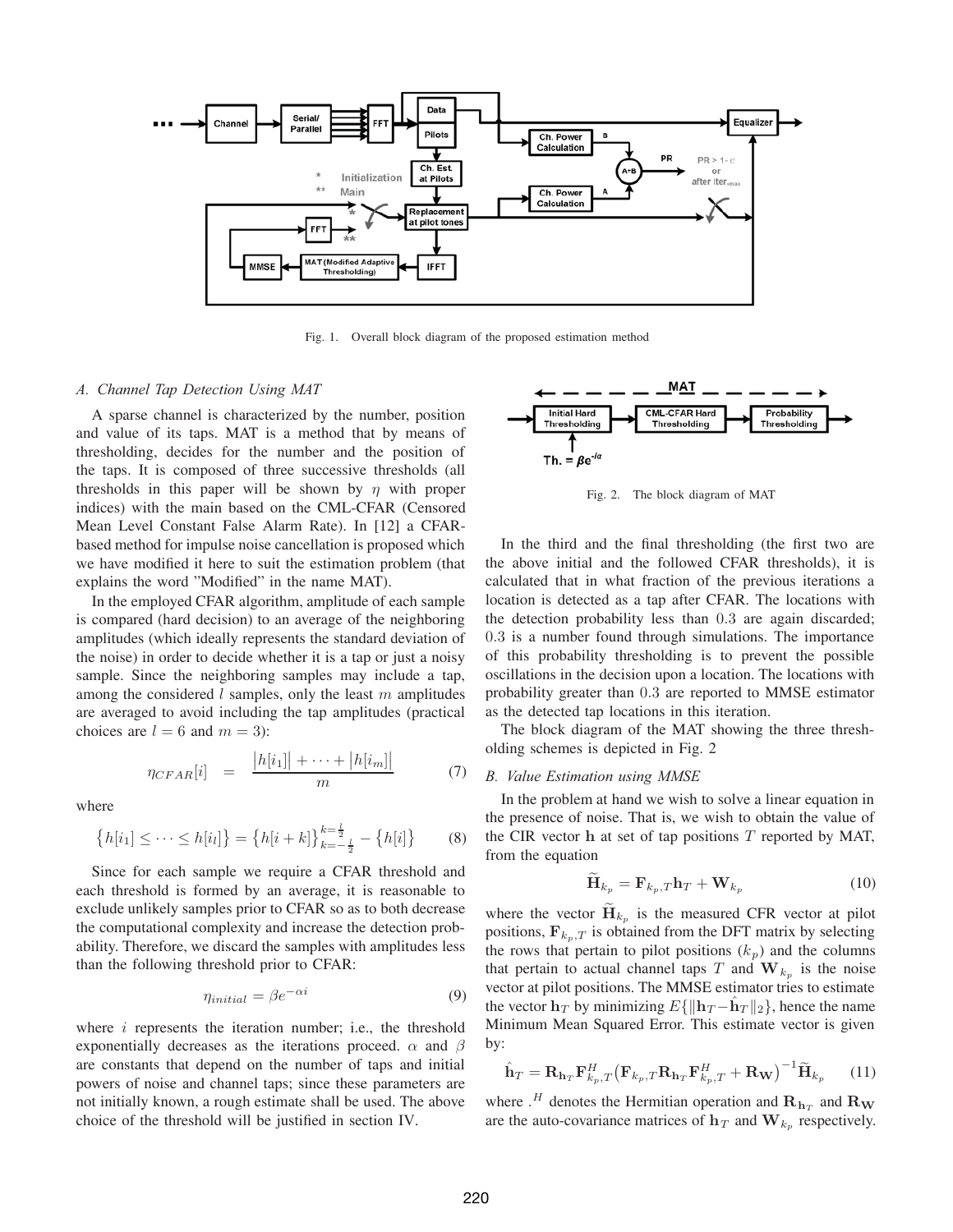When the noise vector  $\mathbf{W}_{k_p}$  is a complex zero-mean random white Gaussian process,  $\mathbf{R}_{\mathbf{W}}^{V}$  is equal to  $2\sigma_{W}^{2}\mathbf{I}$ , where the variance of both real and imaginary parts are assumed to be  $\sigma_{\mathbf{W}}^2$ . Also  $\mathbf{R}_{\mathbf{h}_T}$  can be estimated with  $P_{\mathbf{h}}$ **I** where  $P_{\mathbf{h}}$  is the average power of the channel (it can be obtained as mentioned earlier in this section). Thus the estimate vector can be written as:

$$
\hat{\mathbf{h}}_T = \mathbf{F}_{k_p,T}^H (\mathbf{F}_{k_p,T} \mathbf{F}_{k_p,T}^H + \frac{2\sigma_W^2}{P_\mathbf{h}} \mathbf{I})^{-1} \widetilde{\mathbf{H}}_{k_p} \tag{12}
$$

### IV. MATHEMATICAL ANALYSIS

For simplicity of the analysis, let us assume that both channel taps and the additive noise in the time domain at the  $i^{th}$  iteration are zero-mean normal complex random variables with variance of  $\sigma_{tap}^2$  and  $\sigma_{n,i}^2$  (for each of the real and imaginary parts), respectively. Hence, their amplitudes which are of main concern in MAT follow the Rayleigh distribution. Moreover, we assume that the probability of a time sample to be a channel tap is  $p_{tap}$ ; i.e., if  $N_{CP}$  represents the length of the cyclic prefix, we expect to have a channel with  $p_{tap} \cdot N_{CP}$ taps. As shown in [12], the best hard threshold  $(\eta_{opt})$  with respect to the error probability which distinguishes the taps and the solely noise samples is given by:

$$
\eta_{opt} = \sigma_{n,i} \cdot \sqrt{2 \frac{1 + SNR_i}{SNR_i} \ln \left( \frac{1 - p_{tap}}{p_{tap}} (1 + SNR_i) \right)}
$$
(13)

where  $SNR_i = \frac{\sigma_{tap}^2}{\sigma_{n,i}^2}$ . If we define  $\bar{\eta}_{opt,i}^2 = \frac{\eta_{opt}^2}{2\sigma_{n,i}^2}$ , the power of the noise samples detected as tap  $(\sum_{tap|n})$  and the power of the undetected taps  $(\Sigma_n|_{tap})$  in the i<sup>th iteration</sup> will be:

$$
\begin{cases} \Sigma_{tap|n} = \sigma_{n,i}^2 \left( 1 + \bar{\eta}_{opt,i}^2 \right) e^{-\bar{\eta}_{opt,i}^2} \\ \Sigma_{n|tap} = \sigma_{tap}^2 \left( 1 - \left( 1 + \frac{\bar{\eta}_{opt,i}^2}{1 + SNR_i} \right) e^{-\frac{\bar{\eta}_{opt,i}^2}{1 + SNR_i}} \right) \end{cases}
$$
(14)

For good initial states and converging conditions,  $SNR_i$  is large enough to use the following approximations:

$$
\begin{cases}\n\bar{\eta}_{opt,i}^2 = \frac{\eta_{opt}^2}{2\sigma_{n,i}^2} \approx \ln\left(\frac{1 - p_{tap}}{p_{tap}}\right) + \ln(SNR_i) \\
\sum_{tap|n} \approx \sigma_{n,i}^2 \left(1 + \ln\left(\frac{1 - p_{tap}}{p_{tap}} SNR_i\right)\right) \frac{p_{tap}}{(1 - p_{tap}) \cdot SNR_i} \\
\sum_{n|tap} \approx \sigma_{tap}^2 \frac{\ln^2\left(\frac{1 - p_{tap}}{p_{tap}} SNR_i\right)}{2SNR_i^2}\n\end{cases} (15)
$$

After thresholding, some of the taps are not detected and some of the noise samples are detected as tap. Although we have assumed i.i.d. distribution for the time samples, due to rejection of the highpass coefficients, neighboring samples are correlated; i.e., if the amplitude of a sample stays above the threshold, the amplitudes of the neighboring samples are likely to do so. However, CFAR thresholding keeps almost one of these neighboring samples; hence, after CFAR the i.i.d. condition is almost satisfied. We model the first two thresholding blocks (initial and CFAR) as a simple thresholding for an i.i.d. input. Thus, the noise variance of the next iteration can be approximated by:

$$
\sigma_{n,i+1}^2 = p_{tap} \cdot \Sigma_{n|tap} + (1 - p_{tap}) \cdot \Sigma_{tap|n}
$$
 (16)

TABLE I SIMULATION PARAMETERS

| Parameter                         | Specifications   |
|-----------------------------------|------------------|
| DVB-H mode                        | 2K               |
| Number of carriers                | 1705             |
| OFDM symbol duration              | $224\mu s$       |
| Gaurd Interval                    | 1/8(256)         |
| Signal Constellation              | 160AM            |
| Channel Model                     | Brazil Channel D |
| $iter_{max}$                      |                  |
| $(\epsilon$ , $\alpha$ , $\beta)$ | (0.05, 0.1, 0.5) |

TABLE II MULTI-PATH PROFILE (BRAZIL CHANNEL D)

| Delay $(\mu s)$ | Amplitude (dB) |
|-----------------|----------------|
| 0.0             | $-0.1$         |
| $+0.48$         | $-3.9$         |
| $+2.07$         | $-2.6$         |
| $+2.90$         | $-1.3$         |
| $+5.71$         |                |
| $+5.78$         | $-2.8$         |
|                 |                |

therefore:

$$
\frac{\sigma_{n,i+1}^2}{\sigma_{n,i}^2} \approx \frac{p_{tap}}{SNR_i} \left( 1 + \ln \left( \frac{1 - p_{tap}}{p_{tap}} SNR_i \right) + 0.5 \ln^2 \left( \frac{1 - p_{tap}}{p_{tap}} SNR_i \right) \right)
$$

$$
\lesssim \frac{p_{tap}}{SNR_i} e^{\ln \left( \frac{1 - p_{tap}}{p_{tap}} SNR_i \right)} = 1 - p_{tap} \quad (17)
$$

which means:

$$
\begin{cases}\n\sigma_{n,i}^2 & \approx \sigma_{n,0}^2 \cdot (1 - p_{tap})^i \\
SNR_i & \approx \; SNR_0 \cdot (1 - p_{tap})^{-i}\n\end{cases}
$$
\n(18)

The last approximation, reveals the linear change of  $\bar{\eta}^2_{opt,i}$ with respect to the iteration number:

$$
\bar{\eta}_{opt,i}^2 \approx \ln\left(\frac{1 - p_{tap}}{p_{tap}}\right) + \ln(SNR_0) - i\ln(1 - p_{tap}) \quad (19)
$$

As shown in (18),  $\sigma_{n,i}$  exponentially decreases with respect to the iteration number, while (19) shows linear increase of  $\bar{\eta}_{opt,i}^2$ ; consequently, the overall effect on  $\eta_{opt}$  would be the exponential decrease with respect to the iteration number  $(i)$ which justifies the choice of  $\eta_{initial}$  in (9).

## V. SIMULATION RESULTS

We performed computer simulations using MATLAB to verify the performance of the proposed method applied to the DVB-H standard. Parameters of the system used in the simulations are shown in table I. Since in this paper we only focus on the channel estimation, we have ignored other issues such as synchronization or frequency offset. As shown in table I, the length of the considered cyclic prefix exceeds the time spread of the applied channel ("Brazil D"channel with the profile as shown in table II) which means we have no ISI in the received symbols.